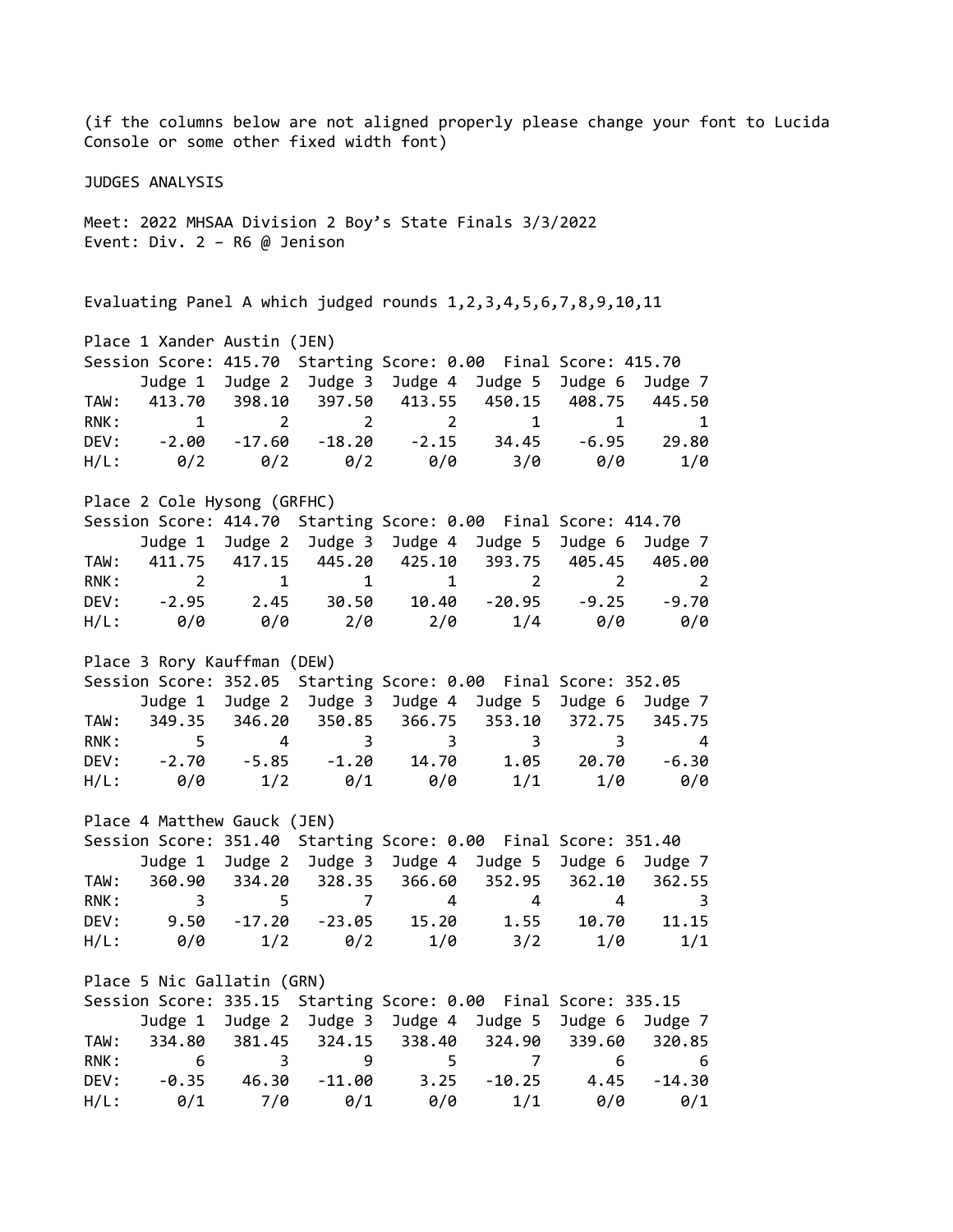Place 6 Jack Olivier (BYC) Session Score: 324.45 Starting Score: 0.00 Final Score: 324.45 Judge 1 Judge 2 Judge 3 Judge 4 Judge 5 Judge 6 Judge 7 TAW: 313.20 303.60 329.25 319.20 334.80 340.80 315.45 RNK: 8 11 6 7 5 5 8 DEV: -11.25 -20.85 4.80 -5.25 10.35 16.35 -9.00 H/L: 1/0 0/0 0/0 1/2 3/0 1/0 0/1 Place 7 Alex Byrd (BCLK) Session Score: 323.60 Starting Score: 0.00 Final Score: 323.60 Judge 1 Judge 2 Judge 3 Judge 4 Judge 5 Judge 6 Judge 7 TAW: 324.45 332.55 325.35 313.50 329.10 328.95 310.05 RNK: 7 6 8 8 6 7 10 DEV: 0.85 8.95 1.75 -10.10 5.50 5.35 -13.55 H/L: 1/1 0/1 0/0 0/1 1/0 1/0 0/2 Place 8 Hunter Boyer (BCLK) Session Score: 316.20 Starting Score: 0.00 Final Score: 316.20 Judge 1 Judge 2 Judge 3 Judge 4 Judge 5 Judge 6 Judge 7 TAW: 353.25 306.15 316.65 308.70 303.00 323.10 318.15 RNK: 4 9 11 11 9 9 7 DEV: 37.05 -10.05 0.45 -7.50 -13.20 6.90 1.95 H/L: 4/0 0/3 0/1 0/2 0/2 0/0 0/1 Place 9 Robby Russo (JEN) Session Score: 315.00 Starting Score: 0.00 Final Score: 315.00 Judge 1 Judge 2 Judge 3 Judge 4 Judge 5 Judge 6 Judge 7 TAW: 289.50 306.30 313.35 322.65 307.80 316.20 341.70 RNK: 12 8 12 6 8 11 5 DEV: -25.50 -8.70 -1.65 7.65 -7.20 1.20 26.70 H/L: 0/2 0/1 0/0 1/0 0/0 0/0 2/0 Place 10 Liam Kruse (BYC) Session Score: 311.65 Starting Score: 0.00 Final Score: 311.65 Judge 1 Judge 2 Judge 3 Judge 4 Judge 5 Judge 6 Judge 7 TAW: 303.75 304.95 331.65 312.30 295.65 318.30 315.30 RNK: 10 10 5 10 11 10 9 DEV: -7.90 -6.70 20.00 0.65 -16.00 6.65 3.65 H/L: 0/1 0/0 0/1 1/1 0/0 0/0 0/0 Place 11 Jonathan wallace (BYC) Session Score: 305.75 Starting Score: 0.00 Final Score: 305.75 Judge 1 Judge 2 Judge 3 Judge 4 Judge 5 Judge 6 Judge 7 TAW: 290.85 295.20 334.50 313.35 294.45 326.70 286.80 RNK: 11 12 4 9 12 8 12 DEV: -14.90 -10.55 28.75 7.60 -11.30 20.95 -18.95 H/L: 0/2 0/0 1/0 1/0 1/1 1/0 0/1

Place 12 Will Becker (GRFHC)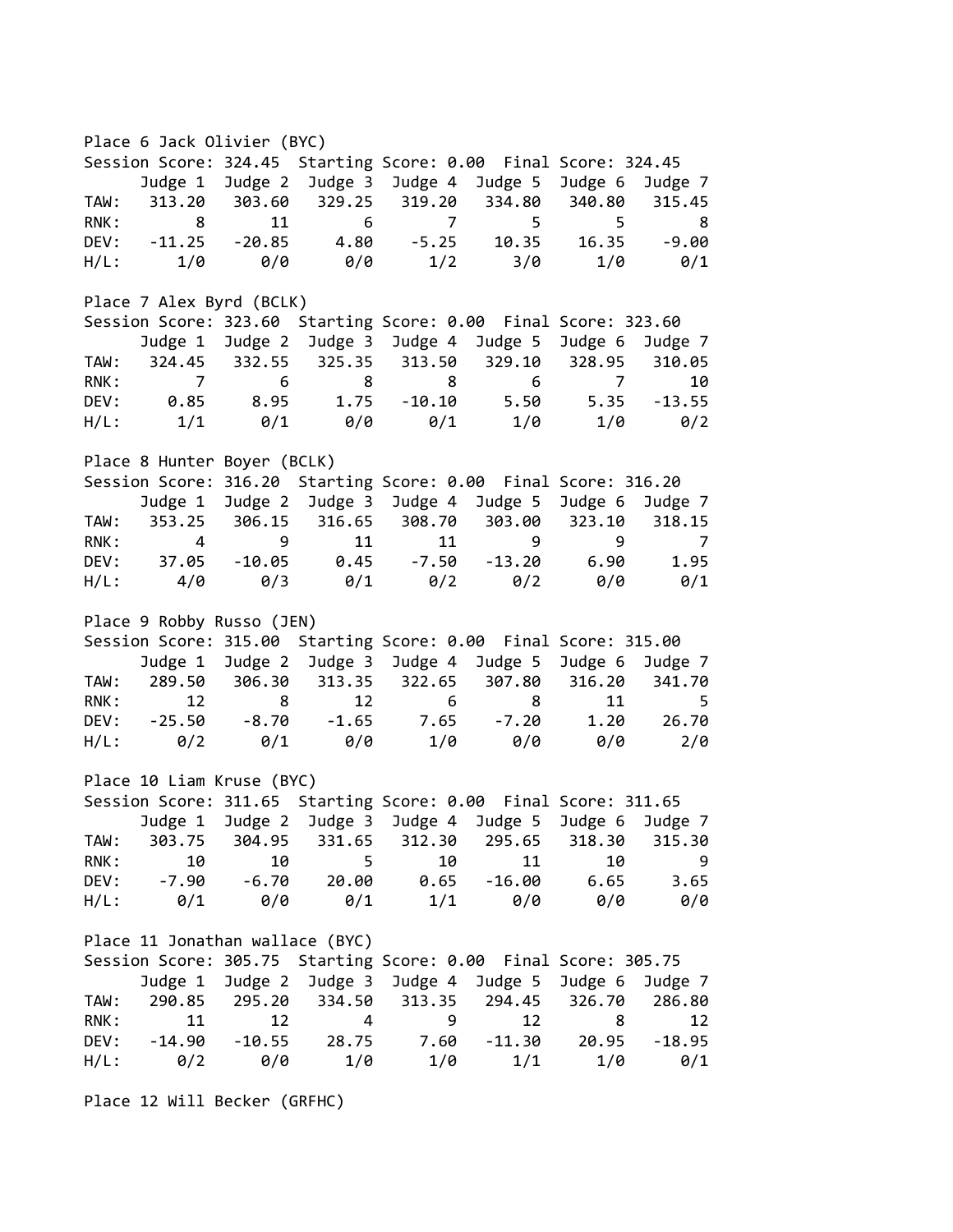Session Score: 304.30 Starting Score: 0.00 Final Score: 304.30 Judge 1 Judge 2 Judge 3 Judge 4 Judge 5 Judge 6 Judge 7 TAW: 304.20 289.05 317.10 304.50 297.45 313.65 294.90 RNK: 9 13 10 12 10 12 11 DEV: -0.10 -15.25 12.80 0.20 -6.85 9.35 -9.40 H/L: 0/0 1/2 1/0 3/1 1/1 1/0 0/1 Place 13 Vincent Klein (MatT) Session Score: 272.25 Starting Score: 0.00 Final Score: 272.25 Judge 1 Judge 2 Judge 3 Judge 4 Judge 5 Judge 6 Judge 7 TAW: 276.00 268.95 281.10 270.30 263.40 279.75 238.80 RNK: 13 14 13 14 14 13 16 DEV: 3.75 -3.30 8.85 -1.95 -8.85 7.50 -33.45 H/L: 0/0 0/0 2/0 1/1 0/0 0/0 0/3 Place 14 Julian VanDyke (ELAN) Session Score: 261.30 Starting Score: 0.00 Final Score: 261.30 Judge 1 Judge 2 Judge 3 Judge 4 Judge 5 Judge 6 Judge 7 TAW: 251.25 238.65 260.40 279.60 270.00 279.45 250.50 RNK: 15 17 16 13 13 14 14 DEV: -10.05 -22.65 -0.90 18.30 8.70 18.15 -10.80 H/L: 0/1 0/2 0/0 2/0 3/0 2/0 0/0 Place 15 Vincent Williams (GRN) Session Score: 261.10 Starting Score: 0.00 Final Score: 261.10 Judge 1 Judge 2 Judge 3 Judge 4 Judge 5 Judge 6 Judge 7 TAW: 247.50 308.40 258.00 261.60 260.85 258.30 212.10 RNK: 16 7 17 16 16 17 18 DEV: -13.60 47.30 -3.10 0.50 -0.25 -2.80 -49.00 H/L: 0/1 8/0 0/0 0/0 0/0 0/0 0/5 Place 16 Logan Pearson (MatT) Session Score: 259.70 Starting Score: 0.00 Final Score: 259.70 Judge 1 Judge 2 Judge 3 Judge 4 Judge 5 Judge 6 Judge 7 TAW: 245.55 248.55 271.65 257.85 260.40 278.40 252.60 RNK: 17 16 14 17 17 15 13 DEV: -14.15 -11.15 11.95 -1.85 0.70 18.70 -7.10 H/L: 0/3 0/1 2/0 1/0 0/0 3/0 0/0 Place 17 Joseph Walker (MatT) Session Score: 255.20 Starting Score: 0.00 Final Score: 255.20 Judge 1 Judge 2 Judge 3 Judge 4 Judge 5 Judge 6 Judge 7 TAW: 255.45 253.05 264.30 247.05 262.35 262.65 243.30 RNK: 14 15 15 18 15 16 15 DEV: 0.25 -2.15 9.10 -8.15 7.15 7.45 -11.90 H/L: 1/0 1/1 1/0 1/2 0/1 0/0 0/2 Place 18 Amelia Hagerstrom (ELAN) Session Score: 238.60 Starting Score: 0.00 Final Score: 238.60

Judge 1 Judge 2 Judge 3 Judge 4 Judge 5 Judge 6 Judge 7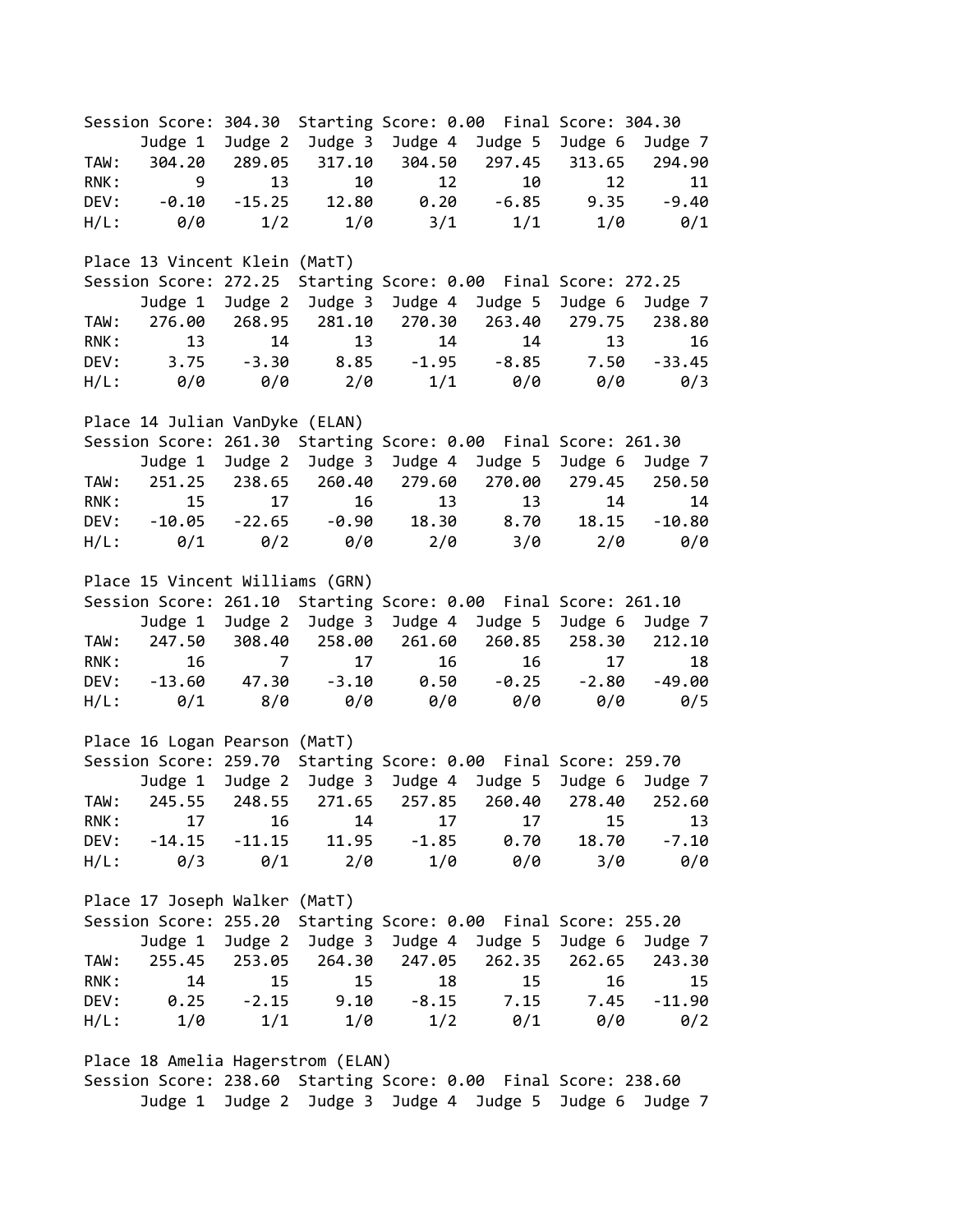TAW: 236.40 235.65 249.15 267.75 255.90 229.50 209.85 RNK: 18 18 18 15 18 19 19 DEV: -2.20 -2.95 10.55 29.15 17.30 -9.10 -28.75 H/L: 0/1 0/1 0/0 2/0 3/0 0/0 0/3 Place 19 Tanner Blair (BCLK) Session Score: 233.10 Starting Score: 0.00 Final Score: 233.10 Judge 1 Judge 2 Judge 3 Judge 4 Judge 5 Judge 6 Judge 7 TAW: 233.10 234.75 239.55 229.80 220.20 242.70 212.85 RNK: 19 19 19 19 19 18 17 DEV: 0.00 1.65 6.45 -3.30 -12.90 9.60 -20.25 H/L: 2/0 1/1 1/0 1/0 1/2 1/0 0/2 Place 20 Diego Corcuera (PCENT) Session Score: 176.00 Starting Score: 0.00 Final Score: 176.00 Judge 1 Judge 2 Judge 3 Judge 4 Judge 5 Judge 6 Judge 7 TAW: 172.35 192.15 184.05 173.25 181.35 176.40 159.75 RNK: 20 20 22 22 21 21 20 DEV: -3.65 16.15 8.05 -2.75 5.35 0.40 -16.25 H/L: 0/1 1/0 0/0 1/0 0/1 0/0 0/1 Place 21 Cristian Ramos (OHHS) Session Score: 171.95 Starting Score: 0.00 Final Score: 171.95 Judge 1 Judge 2 Judge 3 Judge 4 Judge 5 Judge 6 Judge 7 TAW: 155.85 171.30 186.30 168.60 192.00 171.75 149.85 RNK: 22 21 21 23 20 23 22 DEV: -16.10 -0.65 14.35 -3.35 20.05 -0.20 -22.10 H/L: 0/1 0/1 2/0 0/0 4/0 0/0 0/2 Place 22 Jonas Lusis (ELAN) Session Score: 170.90 Starting Score: 0.00 Final Score: 170.90 Judge 1 Judge 2 Judge 3 Judge 4 Judge 5 Judge 6 Judge 7 TAW: 147.30 166.65 186.60 196.80 176.40 176.70 148.50 RNK: 23 22 20 20 22 20 23 DEV: -23.60 -4.25 15.70 25.90 5.50 5.80 -22.40 H/L: 0/2 0/0 1/0 2/0 1/0 0/0 0/2 Place 23 Sarai Winchell (BCC) Session Score: 170.65 Starting Score: 0.00 Final Score: 170.65 Judge 1 Judge 2 Judge 3 Judge 4 Judge 5 Judge 6 Judge 7 TAW: 169.65 162.15 177.60 179.25 171.90 172.65 155.10 RNK: 21 23 23 21 23 22 21 DEV: -1.00 -8.50 6.95 8.60 1.25 2.00 -15.55 H/L: 0/1 0/0 0/0 2/0 0/0 0/0 0/2 Place 24 Isaac Sundbeck (GLDG) Session Score: 102.05 Starting Score: 0.00 Final Score: 102.05 Judge 1 Judge 2 Judge 3 Judge 4 Judge 5 Judge 6 Judge 7 TAW: 102.60 105.30 108.15 97.65 108.15 100.65 95.55 RNK: 24 25 24 25 25 24 24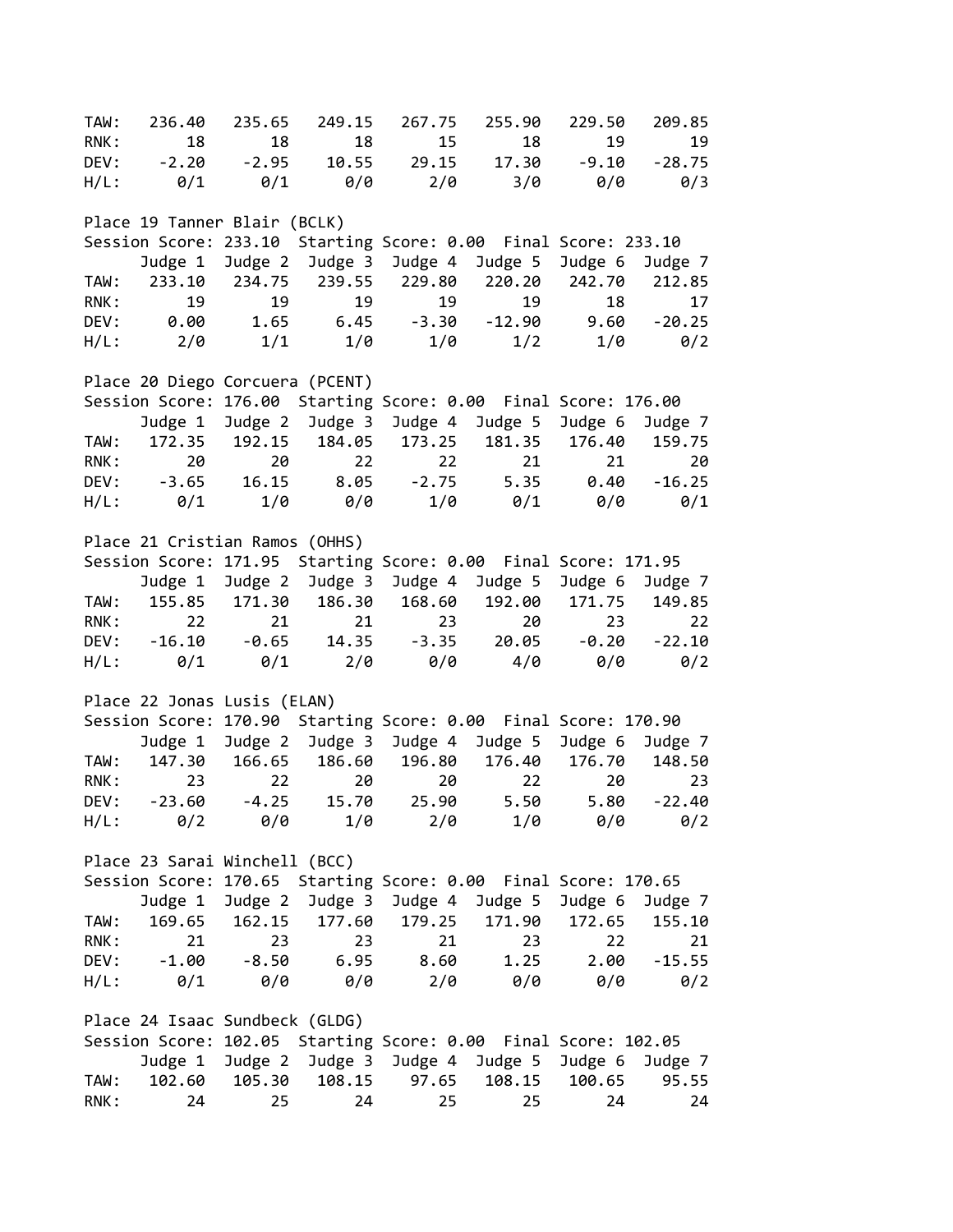DEV: 0.55 3.25 6.10 -4.40 6.10 -1.40 -6.50 H/L: 0/0 1/0 1/0 0/0 1/0 0/0 0/1 Place 25 Juan Villa (OHHS) Session Score: 101.70 Starting Score: 0.00 Final Score: 101.70 Judge 1 Judge 2 Judge 3 Judge 4 Judge 5 Judge 6 Judge 7 TAW: 93.60 106.50 106.80 104.85 109.50 96.45 94.20 RNK: 26 24 25 24 24 25 25 DEV: -8.10 4.80 5.10 3.15 7.80 -5.25 -7.50 H/L: 0/1 1/0 0/0 2/0 1/0 0/1 0/0 Place 26 Brady Warsaw (BCC) Session Score: 92.35 Starting Score: 0.00 Final Score: 92.35 Judge 1 Judge 2 Judge 3 Judge 4 Judge 5 Judge 6 Judge 7 TAW: 96.15 90.15 100.50 95.25 90.75 95.10 83.10 RNK: 25 27 27 26 26 27 27 DEV: 3.80 -2.20 8.15 2.90 -1.60 2.75 -9.25 H/L: 0/0 0/0 0/0 0/0 0/0 0/0 0/1 Place 27 Jordan Estrada-Garcia (OHHS) Session Score: 90.35 Starting Score: 0.00 Final Score: 90.35 Judge 1 Judge 2 Judge 3 Judge 4 Judge 5 Judge 6 Judge 7 TAW: 86.25 93.60 103.35 88.95 83.85 96.15 83.85 RNK: 27 26 26 27 27 26 26 DEV: -4.10 3.25 13.00 -1.40 -6.50 5.80 -6.50 H/L: 0/0 0/0 2/0 0/1 0/1 0/0 0/1 JUDGES FOR PANEL A Referee: Not Specified Judge 1: Willie English (Battle Creek Lakeview) Judge 2: Kurt Mirandette (Nothview) Judge 3: Erika Wysocki (Byron Center) Judge 4: Tom Kalman (East Lansing) Judge 5: Dave Weick (ref) (balk) (Referee) Judge 6: Hanna Leestma (Dewitt) Judge 7: Micah Clack (Jenison) TRD PAP PBP CPD NPD H/L PAC Judge 1 28 55.75 -164.20 219.95 -108.45 9/21 2.38 Judge 2 34 134.10 -170.55 304.65 -36.45 23/20 2.29 Judge 3 44 223.35 -59.10 282.45 164.25 16/8 2.40 Judge 4 30 148.15 -52.15 200.30 96.00 25/11 2.38 Judge 5 20 132.80 -115.85 248.65 16.95 29/17 2.25 Judge 6 22 180.75 -34.95 215.70 145.80 12/1 2.52 Judge 7 36 73.25 -348.50 421.75 -275.25 4/33 2.29 PAC Details - # of times when the difference between this judges award and the average of the non-deleted awards was between X & y

# times # times # times # times